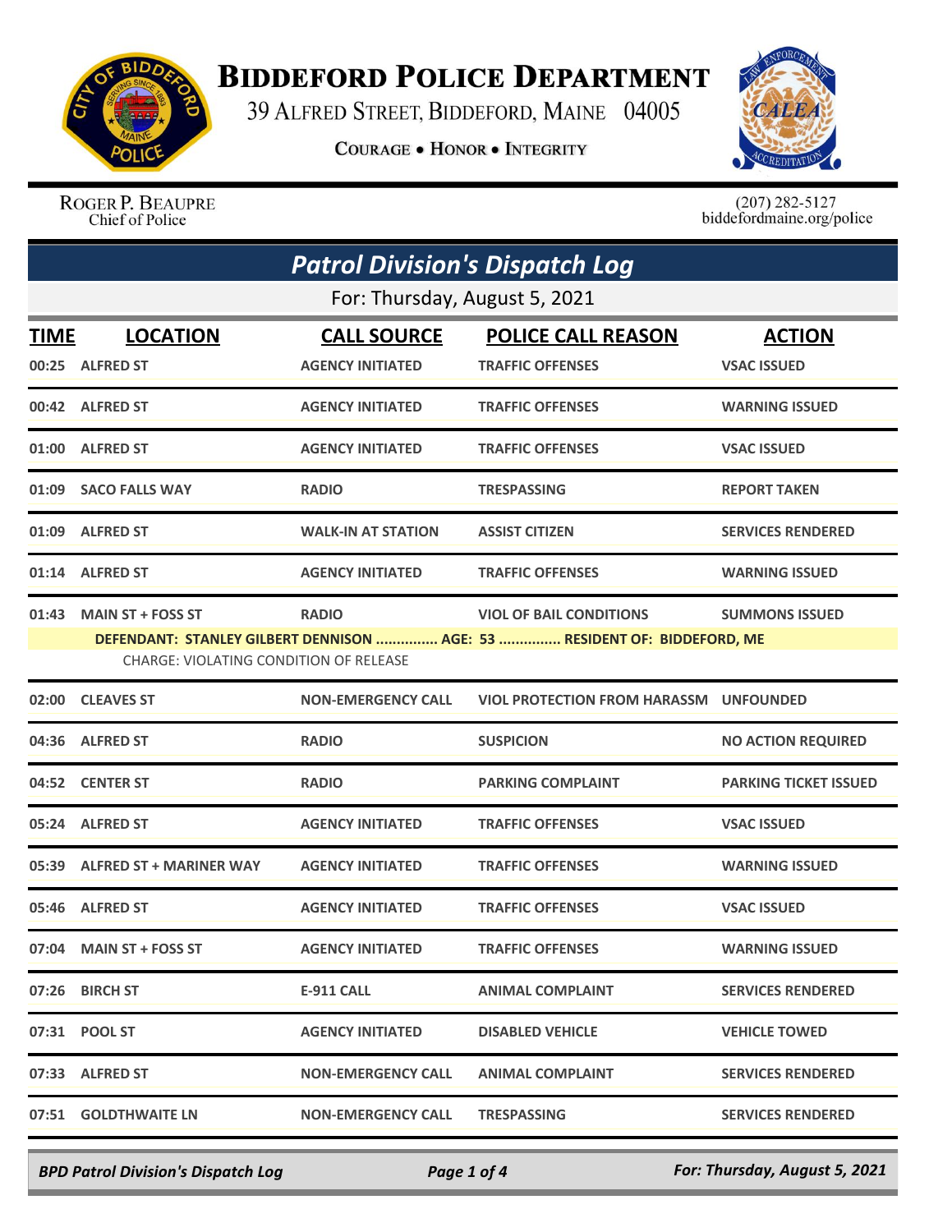| <b>TIME</b> | <b>LOCATION</b><br>08:29 MAIN ST                                          | <b>CALL SOURCE</b><br><b>AGENCY INITIATED</b>                                        | <b>POLICE CALL REASON</b><br><b>TRAFFIC OFFENSES</b> | <b>ACTION</b><br><b>WARNING ISSUED</b> |
|-------------|---------------------------------------------------------------------------|--------------------------------------------------------------------------------------|------------------------------------------------------|----------------------------------------|
|             | 08:52 SACO FALLS WAY                                                      | <b>RADIO</b>                                                                         | <b>OUT FOR FOLLOW UP</b>                             | <b>SERVICES RENDERED</b>               |
| 08:57       | <b>SACO FALLS WAY</b>                                                     | <b>E-911 CALL</b>                                                                    | <b>ASSIST WITH MEDICAL W/ ASSIST</b>                 | <b>TRANSPORT TO HOSPITAL</b>           |
| 09:00       | <b>GRAHAM ST + DALE CIR</b>                                               | <b>AGENCY INITIATED</b>                                                              | <b>TRAFFIC OFFENSES</b>                              | <b>WARNING ISSUED</b>                  |
|             | 09:13 FORTUNES ROCKS RD                                                   | <b>AGENCY INITIATED</b>                                                              | <b>COMMUNITY ENGAGEMENT</b>                          | <b>NO VIOLATION</b>                    |
|             | 09:13 PINE ST                                                             | <b>NON-EMERGENCY CALL</b>                                                            | <b>VIOL PROTECTION FROM ABUSE</b>                    | <b>REPORT TAKEN</b>                    |
| 09:23       | <b>BEACH HOUSE LN</b>                                                     | <b>AGENCY INITIATED</b>                                                              | <b>COMMUNITY ENGAGEMENT</b>                          | <b>NO VIOLATION</b>                    |
| 09:54       | <b>ALFRED ST</b>                                                          | <b>WALK-IN AT STATION</b>                                                            | <b>BOLO</b>                                          | <b>NEGATIVE CONTACT</b>                |
| 10:19       | <b>GREENFIELD LN + WEST ST</b>                                            | <b>AGENCY INITIATED</b>                                                              | <b>TRAFFIC OFFENSES</b>                              | <b>WARNING ISSUED</b>                  |
| 10:35       | <b>WATER ST</b>                                                           | <b>NON-EMERGENCY CALL</b>                                                            | <b>TRESPASSING</b>                                   | <b>SERVICES RENDERED</b>               |
|             | 10:47 ELM ST<br>DEFENDANT: KAREN A HERSOM  AGE: 62  RESIDENT OF: SACO, ME | <b>NON-EMERGENCY CALL</b><br>CHARGE: FAILING TO MAKE ORAL OR WRITTEN ACCIDENT REPORT | <b>VEHICLE CRASH - POLICE ONLY</b>                   | <b>SUMMONS ISSUED</b>                  |
| 11:01       | <b>MAIN ST</b>                                                            | <b>AGENCY INITIATED</b>                                                              | <b>COMMUNITY ENGAGEMENT</b>                          | <b>NO VIOLATION</b>                    |
|             | 11:34 POOL ST                                                             | <b>NON-EMERGENCY CALL</b>                                                            | <b>BOLO</b>                                          | <b>UNFOUNDED</b>                       |
|             | 11:38 WEST ST                                                             | <b>RADIO</b>                                                                         | <b>SUSPICION</b>                                     | <b>REPORT TAKEN</b>                    |
|             | 12:29 WATER ST                                                            | <b>NON-EMERGENCY CALL</b>                                                            | <b>ARTICLES LOST/FOUND</b>                           | <b>REFERRED OTHER AGENCY</b>           |
|             | 12:51 BRADBURY ST + SOUTH ST                                              | <b>AGENCY INITIATED</b>                                                              | <b>TRAFFIC OFFENSES</b>                              | <b>VSAC ISSUED</b>                     |
|             | 12:57 ALFRED ST                                                           | <b>E-911 CALL</b>                                                                    | <b>DISTURBANCE / NOISE</b>                           | <b>SERVICES RENDERED</b>               |
|             | <b>13:14 FORTUNES ROCKS RD</b>                                            | <b>AGENCY INITIATED</b>                                                              | <b>COMMUNITY ENGAGEMENT</b>                          | <b>SERVICES RENDERED</b>               |
|             | 13:15 MARINER WAY                                                         | <b>E-911 CALL</b>                                                                    | <b>VEHICLE CRASH - POLICE ONLY</b>                   | <b>STATE FORM TAKEN</b>                |
|             |                                                                           |                                                                                      | <b>ASSIST WITH VEHICLE CRASH - FIRE</b>              | <b>TRANSPORT TO HOSPITAL</b>           |
|             | 13:22 STONE ST                                                            | <b>NON-EMERGENCY CALL</b>                                                            | <b>DISTURBANCE / NOISE</b>                           | <b>REPORT TAKEN</b>                    |
|             | 13:42 ELM ST                                                              | <b>NON-EMERGENCY CALL</b>                                                            | <b>VEHICLE CRASH - POLICE ONLY</b>                   | <b>SERVICES RENDERED</b>               |
|             | 13:59 BEACH HOUSE LN                                                      | <b>AGENCY INITIATED</b>                                                              | <b>COMMUNITY ENGAGEMENT</b>                          | <b>NO VIOLATION</b>                    |
|             | 14:22 SACO FALLS WAY                                                      | <b>NON-EMERGENCY CALL</b>                                                            | <b>CIVIL COMPLAINT</b>                               | <b>CIVIL COMPLAINT</b>                 |
|             | 14:32 SOUTH ST                                                            | <b>AGENCY INITIATED</b>                                                              | <b>PAPERWORK</b>                                     | <b>PAPERWORK SERVED</b>                |
|             |                                                                           |                                                                                      |                                                      |                                        |

*BPD Patrol Division's Dispatch Log Page 2 of 4 For: Thursday, August 5, 2021*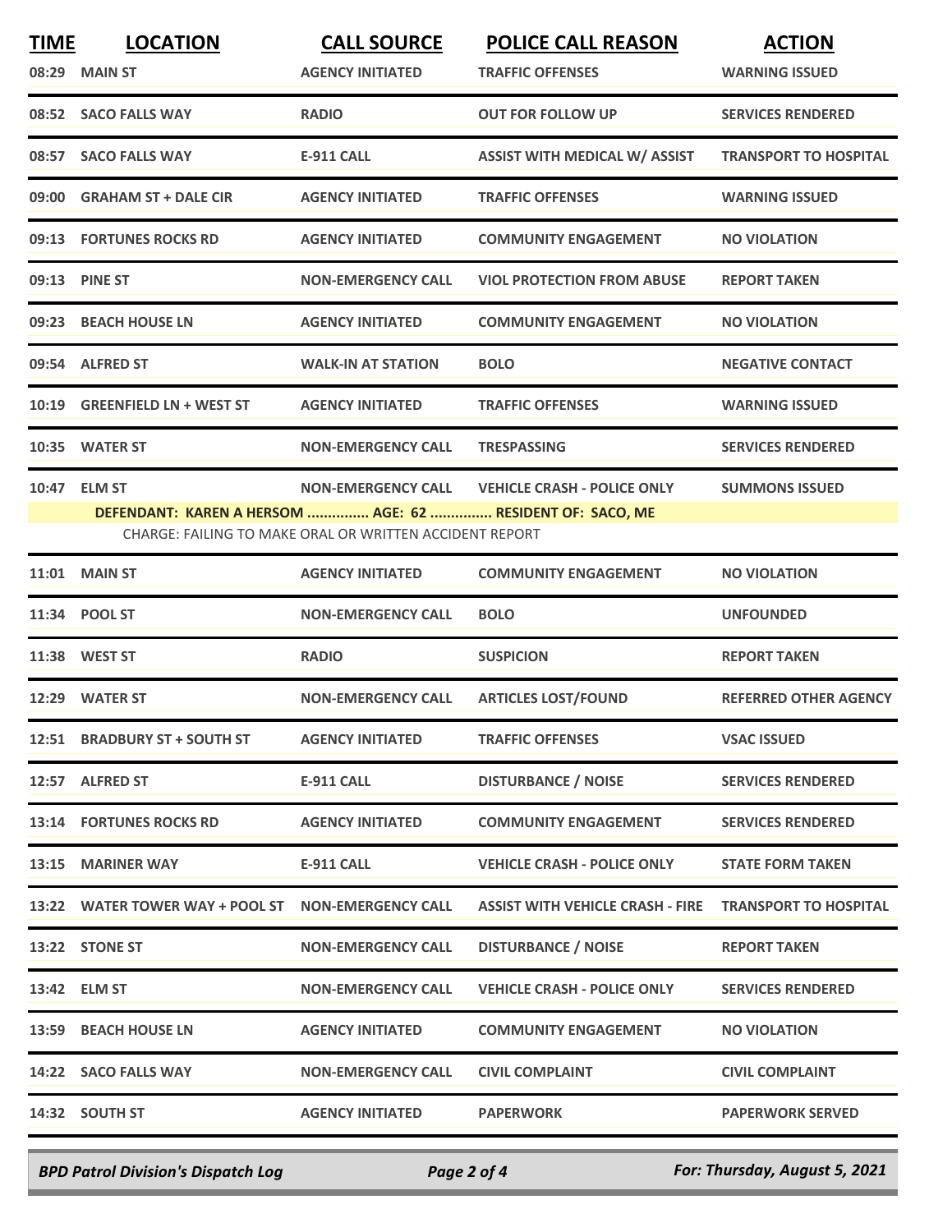| <b>TIME</b> | <b>LOCATION</b><br>14:58 ALFRED ST | <b>CALL SOURCE</b><br><b>AGENCY INITIATED</b> | <b>POLICE CALL REASON</b><br><b>ANIMAL COMPLAINT</b> | <b>ACTION</b><br><b>SERVICES RENDERED</b> |
|-------------|------------------------------------|-----------------------------------------------|------------------------------------------------------|-------------------------------------------|
| 15:05       | <b>PROSPECT ST</b>                 | <b>E-911 CALL</b>                             | <b>CIVIL COMPLAINT</b>                               | <b>SERVICES RENDERED</b>                  |
|             | <b>15:11 MEDICAL CENTER DR</b>     | <b>AGENCY INITIATED</b>                       | <b>OUT FOR FOLLOW UP</b>                             | <b>SERVICES RENDERED</b>                  |
|             | 15:19 ALFRED ST                    | <b>E-911 CALL</b>                             | <b>ASSIST WITH VEHICLE CRASH - FIRE</b>              | <b>TRANSPORT TO HOSPITAL</b>              |
|             | 15:34 ALFRED ST + PORTER ST        | <b>AGENCY INITIATED</b>                       | <b>TRAFFIC OFFENSES</b>                              | <b>WARNING ISSUED</b>                     |
|             | 15:46 ELM ST                       | <b>WALK-IN AT STATION</b>                     | <b>ARTICLES LOST/FOUND</b>                           | <b>REPORT TAKEN</b>                       |
|             | 15:47 ALFRED ST + MAY ST           | <b>E-911 CALL</b>                             | <b>VEHICLE CRASH - POLICE ONLY</b>                   | <b>STATE FORM TAKEN</b>                   |
|             | 15:58 ALFRED ST                    | <b>WALK-IN AT STATION</b>                     | <b>MENTAL ILLNESS CASES</b>                          | <b>SERVICES RENDERED</b>                  |
| 15:59       | ST MARYS ST + ELM ST               | <b>E-911 CALL</b>                             | <b>VEHICLE CRASH - POLICE ONLY</b>                   | <b>STATE FORM TAKEN</b>                   |
|             | <b>16:32 PARENT AVE</b>            | <b>E-911 CALL</b>                             | 911 MISUSE                                           | <b>NEGATIVE CONTACT</b>                   |
| 17:29       | <b>ALFRED ST</b>                   | <b>NON-EMERGENCY CALL</b>                     | <b>ALL OTHER</b>                                     | <b>SERVICES RENDERED</b>                  |
| 17:30       | <b>SOUTH ST + BRADBURY ST</b>      | <b>NON-EMERGENCY CALL</b>                     | <b>VEHICLE CRASH - POLICE ONLY</b>                   | <b>REPORT TAKEN</b>                       |
| 17:45       | <b>WEST ST</b>                     | <b>NON-EMERGENCY CALL</b>                     | <b>DISABLED VEHICLE</b>                              | <b>SERVICES RENDERED</b>                  |
| 18:03       | <b>MT VERNON ST</b>                | <b>AGENCY INITIATED</b>                       | <b>OUT FOR FOLLOW UP</b>                             | <b>NEGATIVE CONTACT</b>                   |
| 18:22       | <b>MEETINGHOUSE RD</b>             | <b>NON-EMERGENCY CALL</b>                     | <b>BOLO</b>                                          | <b>GONE ON ARRIVAL</b>                    |
|             | 18:47 ALFRED ST                    | <b>NON-EMERGENCY CALL</b>                     | <b>ALARM - POLICE</b>                                | <b>FALSE ALARM</b>                        |
|             | 18:56 BEN AVE + GRANITE ST         | <b>NON-EMERGENCY CALL</b>                     | <b>SUSPICION</b>                                     | <b>REPORT TAKEN</b>                       |
|             | 19:26 MASON ST                     | <b>NON-EMERGENCY CALL</b>                     | <b>VEHICLE CRASH - POLICE ONLY</b>                   | <b>REPORT TAKEN</b>                       |
|             | 20:04 ALFRED ST                    | <b>NON-EMERGENCY CALL</b>                     | <b>ASSIST CITIZEN</b>                                | <b>SERVICES RENDERED</b>                  |
|             | 20:05 ROUND HILL ST                | E-911 CALL                                    | 911 MISUSE                                           | <b>SERVICES RENDERED</b>                  |
|             | 20:29 SACO FALLS WAY               | <b>NON-EMERGENCY CALL</b>                     | <b>DISTURBANCE / NOISE</b>                           | <b>WARNING ISSUED</b>                     |
|             | 21:01 SOUTH ST                     | <b>NON-EMERGENCY CALL</b>                     | <b>ASSIST OTHER AGENCY</b>                           | <b>SERVICES RENDERED</b>                  |
|             | 21:26 OLD POOL RD                  | <b>NON-EMERGENCY CALL</b>                     | <b>BOLO</b>                                          | <b>NEGATIVE CONTACT</b>                   |
|             | 21:36 ALFRED ST                    | <b>AGENCY INITIATED</b>                       | <b>TRAFFIC OFFENSES</b>                              | <b>WARNING ISSUED</b>                     |
|             | 21:55 ELM ST                       | E-911 CALL                                    | <b>HARASSMENT</b>                                    | <b>REPORT TAKEN</b>                       |
|             | 21:57 ELM ST                       | E-911 CALL                                    | <b>BOLO</b>                                          | <b>NEGATIVE CONTACT</b>                   |
|             |                                    |                                               |                                                      |                                           |

*BPD Patrol Division's Dispatch Log Page 3 of 4 For: Thursday, August 5, 2021*